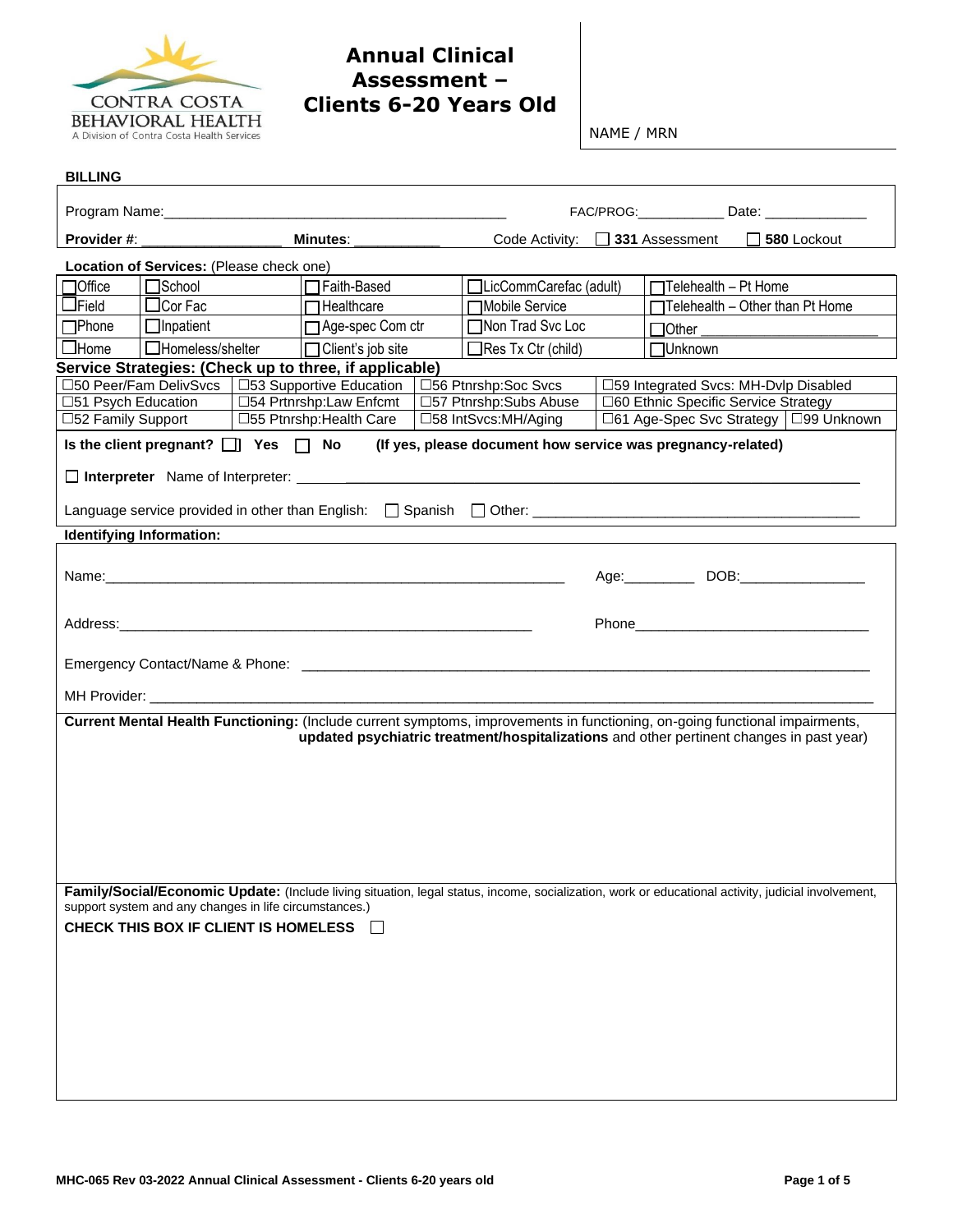NAME / MRN

| Educational Update: (Include any updates to child's school placement, attendance, performance, grades, special education, or other school<br>updates)              |                     |                   |  |  |  |  |
|--------------------------------------------------------------------------------------------------------------------------------------------------------------------|---------------------|-------------------|--|--|--|--|
|                                                                                                                                                                    |                     |                   |  |  |  |  |
|                                                                                                                                                                    |                     |                   |  |  |  |  |
| <b>Medical History:</b>                                                                                                                                            |                     |                   |  |  |  |  |
| Primary Care Provider:                                                                                                                                             | Last Physical Exam: | Last Dental Exam: |  |  |  |  |
| Psychiatrist                                                                                                                                                       | Location            |                   |  |  |  |  |
| List all Medical Conditions/Physical Health Update:                                                                                                                |                     |                   |  |  |  |  |
|                                                                                                                                                                    |                     |                   |  |  |  |  |
| Has the child had any allergic/serious reactions to medication(s)?<br>$\Box$ No<br>$\Box$ Yes (if so, please describe):                                            |                     |                   |  |  |  |  |
|                                                                                                                                                                    |                     |                   |  |  |  |  |
| Has the child had any NON medication allergies (food, pollen, bee stings, etc.)? $\Box$ No $\Box$ Yes (if so, please describe):                                    |                     |                   |  |  |  |  |
|                                                                                                                                                                    |                     |                   |  |  |  |  |
| Med Compliant? □ Yes □ No □ Unknown                                                                                                                                |                     |                   |  |  |  |  |
| List name(s) of medication(s) client is taking at this time.<br>(List all current meds including OTC, herbal, and homeopathic. Include start date/dose/frequency.) |                     |                   |  |  |  |  |
|                                                                                                                                                                    |                     |                   |  |  |  |  |
|                                                                                                                                                                    |                     |                   |  |  |  |  |
| <b>Risk Behaviors:</b>                                                                                                                                             |                     |                   |  |  |  |  |
|                                                                                                                                                                    |                     |                   |  |  |  |  |
| Past:                                                                                                                                                              |                     |                   |  |  |  |  |
|                                                                                                                                                                    |                     |                   |  |  |  |  |
| Past:                                                                                                                                                              |                     |                   |  |  |  |  |
|                                                                                                                                                                    |                     |                   |  |  |  |  |
| $\Box$ Arrests/Incarcerations in last 12 months<br>5150 Initiated<br><b>CPS Referral</b><br>Tarasoff                                                               |                     |                   |  |  |  |  |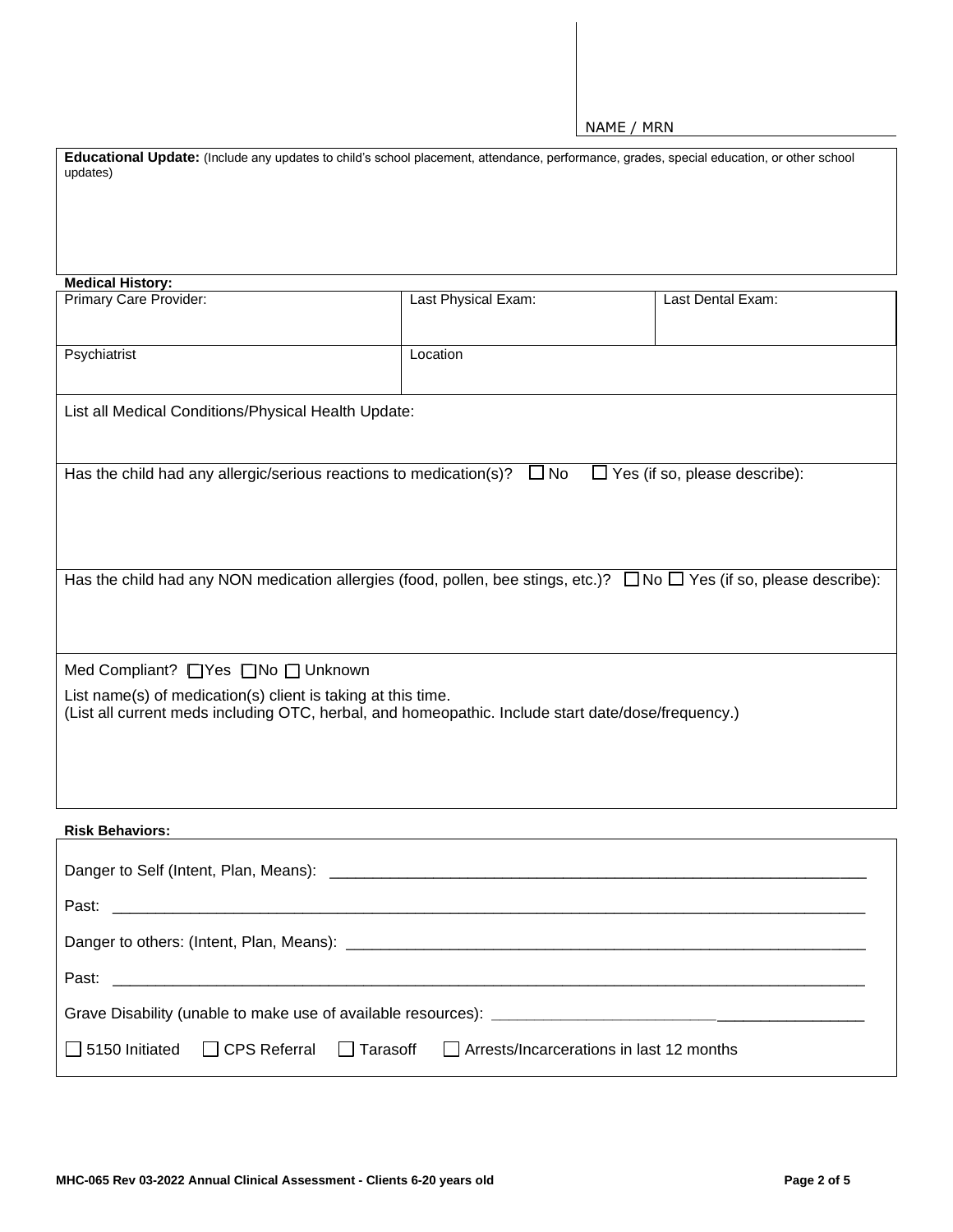|                                 |           |                                                                                                                                      |  | NAME / MRN                               |  |
|---------------------------------|-----------|--------------------------------------------------------------------------------------------------------------------------------------|--|------------------------------------------|--|
| <b>Substance Use:</b>           |           |                                                                                                                                      |  |                                          |  |
| Unknown                         |           | No Past Substance Abuse □ Actively Using Substances<br>Please list all substance being used or list current treatment interventions. |  | Currently Clean & Sober for: ___________ |  |
| Past                            | Present   | Please check all substances used in the past 6 months:                                                                               |  | Frequency                                |  |
| П                               | $\Box$    | Alcohol                                                                                                                              |  |                                          |  |
| ΙI                              | $\Box$    | Amphetamine                                                                                                                          |  |                                          |  |
| $\Box$                          | $\Box$    | Caffeine                                                                                                                             |  |                                          |  |
| П                               | □         | Cocaine/Crack                                                                                                                        |  |                                          |  |
| □                               | $\Box$    | Designer Drugs (GHB, PCP, Ecstasy)                                                                                                   |  |                                          |  |
| П                               | □         | Hallucinogens (LSD, Mushrooms)                                                                                                       |  |                                          |  |
| □                               | $\Box$    | Inhalants (Paint, Gas, Aerosols)                                                                                                     |  |                                          |  |
| □                               | □         | Marijuana                                                                                                                            |  |                                          |  |
| □                               | □         | Opiates (Heroin, Opium, Methadone)                                                                                                   |  |                                          |  |
| П                               | $\Box$    | Over the Counter: ________________________                                                                                           |  |                                          |  |
| П                               | □         | Pain Killers (Oxy, Norco, Vicodin)                                                                                                   |  |                                          |  |
|                                 | Comments: |                                                                                                                                      |  |                                          |  |
|                                 |           |                                                                                                                                      |  |                                          |  |
|                                 |           |                                                                                                                                      |  |                                          |  |
| <b>Mental Status Exam:</b>      |           |                                                                                                                                      |  |                                          |  |
|                                 |           |                                                                                                                                      |  |                                          |  |
|                                 |           |                                                                                                                                      |  |                                          |  |
|                                 |           |                                                                                                                                      |  |                                          |  |
|                                 |           |                                                                                                                                      |  |                                          |  |
|                                 |           |                                                                                                                                      |  |                                          |  |
|                                 |           |                                                                                                                                      |  |                                          |  |
| <b>Additional Observations:</b> |           |                                                                                                                                      |  |                                          |  |
|                                 |           |                                                                                                                                      |  |                                          |  |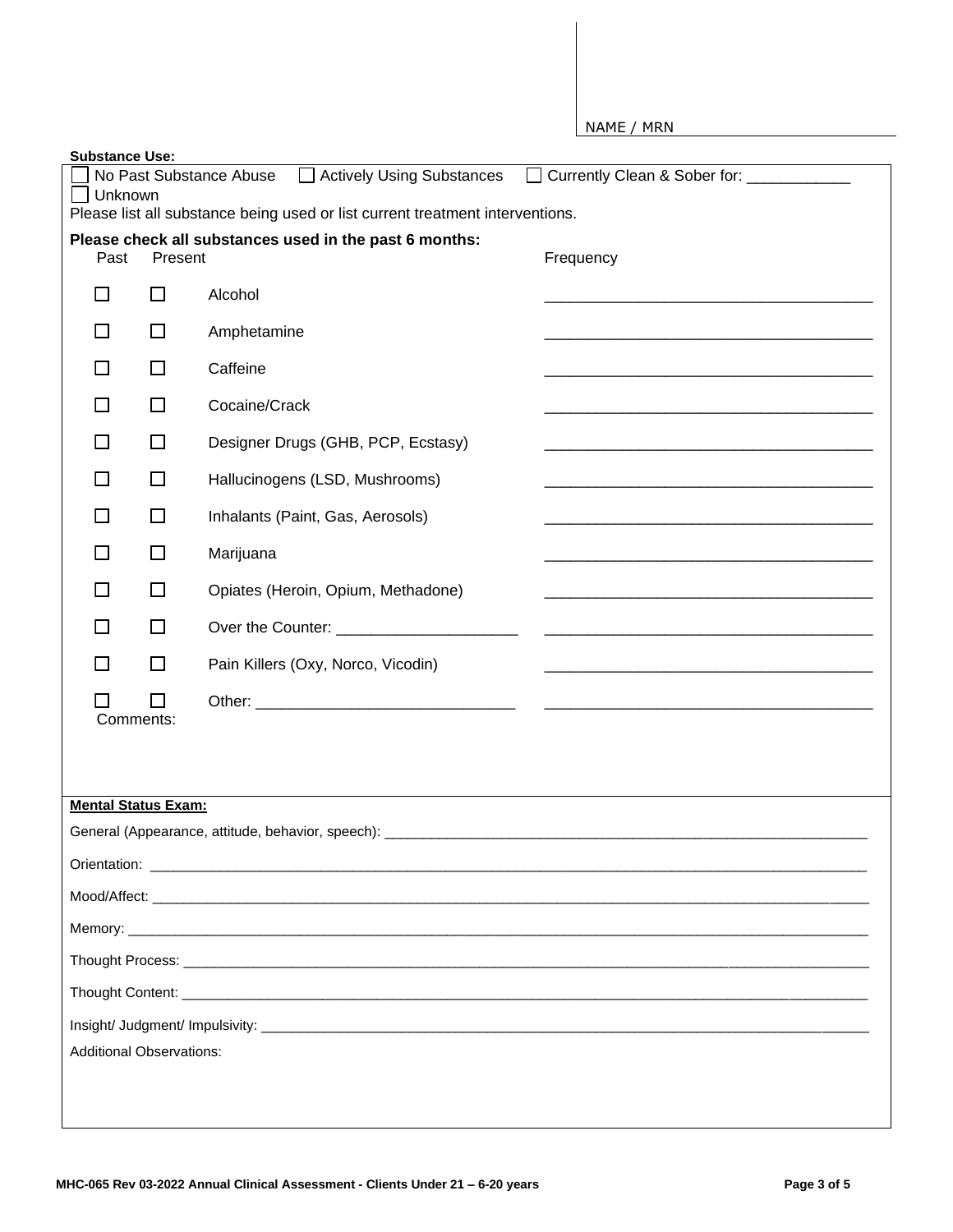| ICD-10 Code: ______________________________                                           |                     | (Secondary)               |
|---------------------------------------------------------------------------------------|---------------------|---------------------------|
|                                                                                       |                     |                           |
| DSM Diagnosis by: <u>(Name of Diagnosing Clinician/Licensure)</u>                     |                     |                           |
| Justification for Continued Care Services (Use Data Continuation Page if needed)      |                     |                           |
|                                                                                       |                     |                           |
|                                                                                       |                     |                           |
|                                                                                       |                     |                           |
|                                                                                       |                     |                           |
|                                                                                       |                     |                           |
|                                                                                       |                     |                           |
| Discharge Plan Update: (Clinical Presentation) (Use Data Continuation Page if needed) |                     |                           |
|                                                                                       |                     |                           |
|                                                                                       |                     |                           |
|                                                                                       |                     |                           |
|                                                                                       |                     |                           |
|                                                                                       |                     |                           |
|                                                                                       |                     |                           |
|                                                                                       |                     |                           |
|                                                                                       |                     |                           |
|                                                                                       |                     |                           |
|                                                                                       |                     |                           |
|                                                                                       |                     |                           |
| Signature/License/Designation                                                         | <b>Printed Name</b> | Date                      |
|                                                                                       |                     |                           |
| Co-Signature/license (if applicable)                                                  | <b>Printed Name</b> | Date                      |
|                                                                                       |                     |                           |
|                                                                                       |                     | Data Entry Clerk Initials |
|                                                                                       |                     |                           |
|                                                                                       |                     |                           |
|                                                                                       |                     |                           |
|                                                                                       |                     |                           |

NAME / MRN

**Diagnostic Impression:** ICD-10 Code, DSM-5 Diagnosis and Narrative

DSM-5 Narrative Diagnosis: \_\_\_\_\_\_\_\_\_\_\_\_\_\_\_\_\_\_\_\_\_\_\_\_\_\_\_\_\_\_\_\_\_\_\_\_\_\_\_\_\_\_\_\_\_\_\_\_\_\_\_\_\_\_\_\_\_\_\_\_\_\_\_\_\_\_\_\_\_\_\_\_\_

ICD-10 Code: \_\_\_\_\_\_\_\_\_\_\_\_\_\_\_\_\_\_\_\_\_\_\_\_ DSM-5 Diagnosis: \_\_\_\_\_\_\_\_\_\_\_\_\_\_\_\_\_\_\_ (Primary)